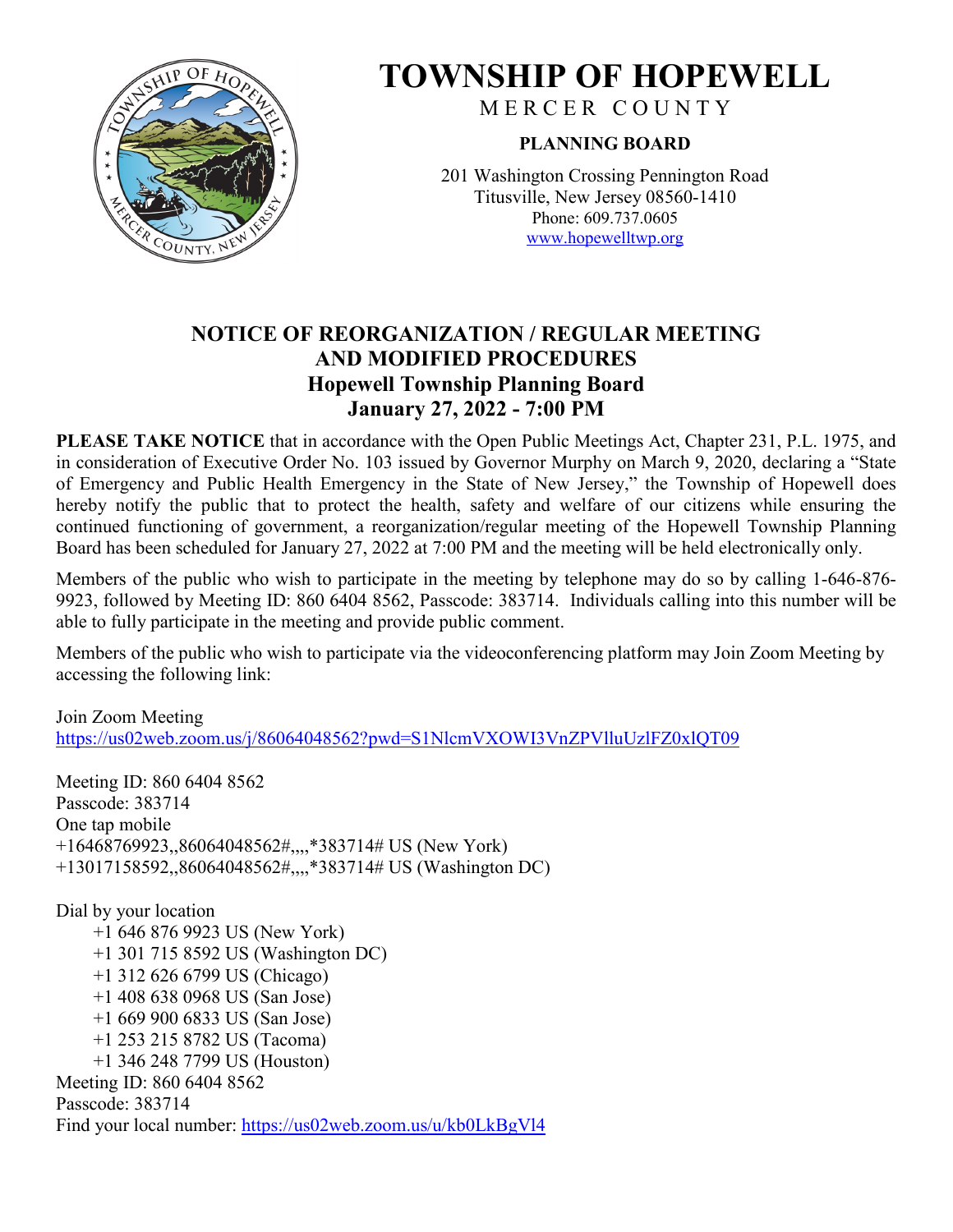

# **TOWNSHIP OF HOPEWELL**

MERCER COUNTY

# **PLANNING BOARD**

201 Washington Crossing Pennington Road Titusville, New Jersey 08560-1410 Phone: 609.737.0605 [www.hopewelltwp.org](http://www.hopewelltwp.org/)

# **AGENDA TO THE EXTENT KNOWN**

#### **HOPEWELL TOWNSHIP PLANNING BOARD REORGANIZATION / REGULAR MEETING THURSDAY, JANUARY 27, 2022 7:00 P.M.**

## I. **Statement of Compliance**

**Notice of revisions to the conduct of this meeting as an electronic meeting only was further posted on the Hopewell Township Website, the Municipal Bulletin Board and forwarded to the Official Newspapers on January 21, 2021.** This meeting is being conducted through a Zoom videoconferencing application and is being recorded through the application.

The Board's adopted procedures for conducting Remote Meetings in accordance with N.J.A.C. 5:39-1 et seq., Emergency Remote Meeting Protocol for Local Public Bodies, is available through the Planning Board Page of the Hopewell Township Website at the following address:

<http://www.hopewelltwp.org/291/Planning-Board>

# II. **Roll Call**

### III. **Planning Board Reorganization**

- A. Nomination of the Planning Board Chair
- B. Nomination of the Planning Board Vice-Chair
- C. Appointment of the Planning Board Secretary
- D. Appointment of the Planning Board Assistant/Recording Secretary
- E. Appointment of the Planning Board Attorney
- F. Appointment of the Planning Board Engineer
- G. Appointment of the Planner
- H. Adoption of 2022 Planning Board Meeting Dates

## IV. **Announcements**

### V. **Memorialization of Resolutions**

- A. Princeton Research Lands, Inc., Major Subdivision, Preliminary Block 72 Lots 11 & 31 - Pennington-Lawrenceville Road "Whispering Woods Hearing"
- B. Kerr Ridge Farm, LLC, Major Subdivision, Preliminary/Final, Variance C Block 95, Lot 3 & Block 98, Lot 15; 1132 Bear Tavern Road & Bear Tavern Road